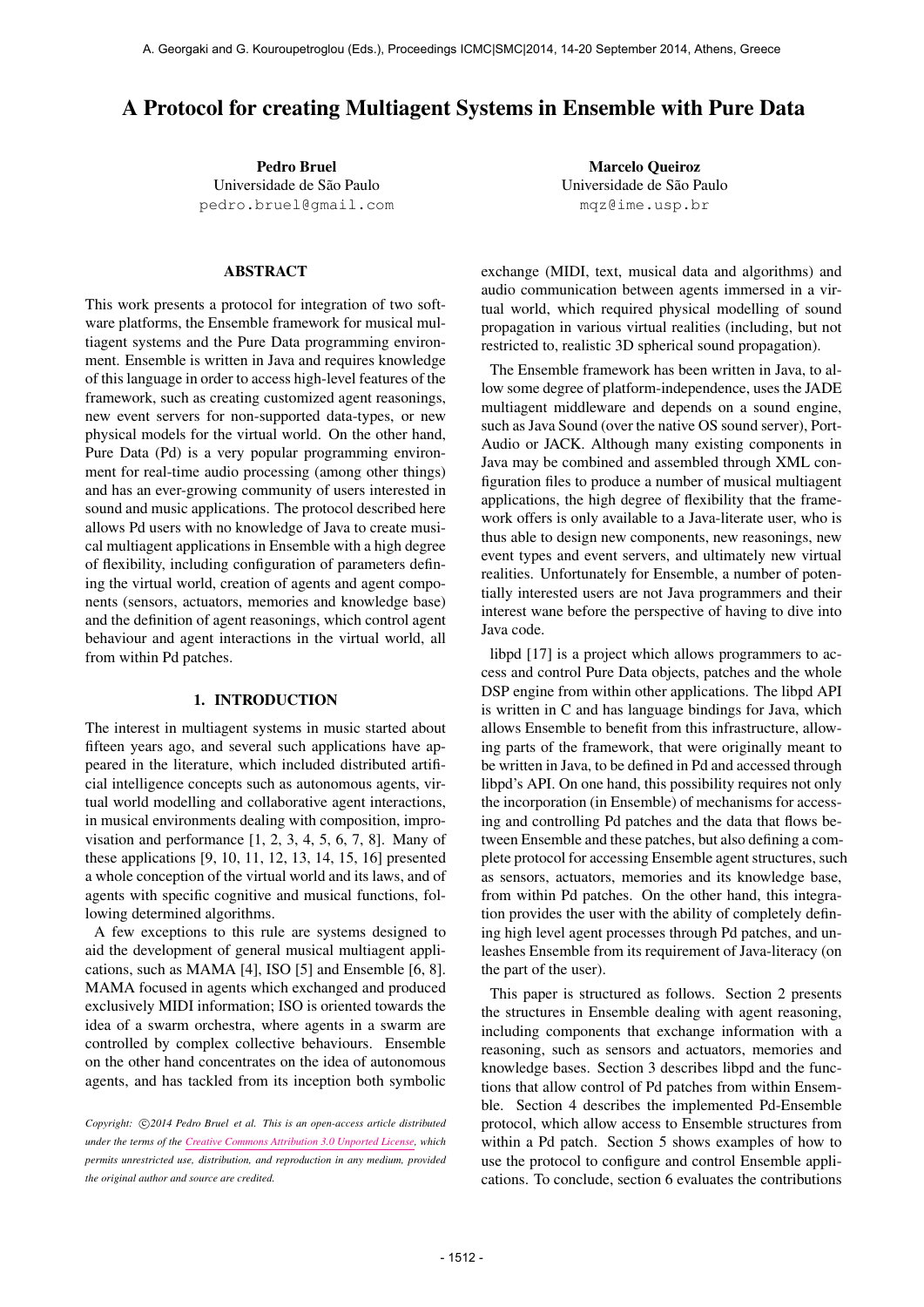of the proposed implementation and discusses the remaining aspects of Ensemble that still require Java knowledge, which lead to proposals of future work.

# 2. AGENT REASONING IN ENSEMBLE

Musical agents in Ensemble are computational entities inhabiting a virtual world, with specific physical and biological laws which are defined by the user (the application designer). They use sensors and actuators as mediators for all interactions with the virtual world and with other agents. For instance, hearing sensors and sound-producing actuators are used for capturing sound from the environment and producing sound in the environment, which will reach other agents according to a user-defined sound propagation law; motion actuators are used to allow the agent to control its position within the virtual world, and contact and sight sensors can be used to grasp information about external agents and objects [6].

The environment itself is an agent in Ensemble, which controls all kinds of agent-environment and agent-agent interactions through event servers dealing with specific types of information. For instance, an audio event server is the recipient of all sound events produced by each (soundproducing) actuator in the system, and is responsible for carrying out the prescribed sound propagation law in order to deliver sound to each (sound-capturing) sensor. Sensors and actuators dealing with each type of information are required to register themselves with the corresponding event server in order to guarantee proper working of the framework. Many pre-defined sensors and actuators for most common tasks, such as sound-capturing and soundproducing, motion and text message exchange, are available with all the technical details already implemented and can be used readily in applications [8].

Reasonings play a central role in agent interactions, because in these components are the cognitive mechanisms that analyse, combine, decide and synthesize every action and sound that the agent is going to produce in the virtual environment. Although creating agents and plugging components can be done in Ensemble through simplified XML initialization files, defining new forms of complex behaviour for Ensemble agents was only possible by writing new Java components within the framework.

Reasonings are able to operate on several data that the agent has access to, including sensor/actuator values and the knowledge base, which is used to hold facts, theories, memories, etc. Memories are a specialized type of stream data that the agent may instantiate and use for its algorithmic processes, but are also automatically handled in the case of sensor/actuator stream values. A sensor has a corresponding read-only memory that holds past received data and is continually updated with the sensor's input, and an actuator reads the data that it will produce from a corresponding memory, which has been previously filled by the reasoning that wants to control that actuator.

In Ensemble lingo both *Sensors* and *Actuators* are *Event-Handlers* which can behave periodically or sporadically; periodic events are those produced and consumed at a fixed rate (e.g. audio streams, video input and output) while sporadic events may be produced or consumed at any time, without any assumed regularity (e.g. motion requests or MIDI and text message exchange).

The former type is regulated by the *Environment* agent through an *EventServer*, which periodically notifies all registered *Actuators* of the beginning of a cycle (which works similarly to the DSP cycles in Pd or Jack, for instance). *Actuators* then notify associated *Reasonings* through the *needAction()* method, which establishes a deadline for data to be written in the corresponding *Memory* for the *Actuator* to produce in the next cycle. *Sensors* receive data from the corresponding *EventServer*, write the received data in the corresponding *Memory* and notify associated *Reasonings* through the *newSense()* method.

Sporadic events are treated straightforwardly, through direct communication between the related components: a *Reasoning* writes an *Event* in an *Actuator*'s *Memory*, then triggers the action that sends data to the *EventServer*, which in turn delivers the *Event* to the appropriate *Sensors*, who register it in their corresponding *Memories* and notify the appropriate *Reasonings* of the incoming sense data.

Specialized components have been made available for several common tasks, including *AudioSensors* / *AudioActuators* / *AudioMemories* and *MovementSensors* / *Movement-Actuators* / *MovementEventMemories*, that are treated by the corresponding *EventServers* which implement many alternatives for sound propagation and motion simulation within the virtual world, including realistic 3D spherical sound propagation (with the implied Doppler effect) and rotation and acceleration instructions considering friction, obstacles, etc. The use of these components in a Javawritten *Reasoning* is straightforward, and the proposed interface between Ensemble and Pure Data makes these components accessible through Pd Reasoning patches.

# 3. LIBPD AND ENSEMBLE

Libpd comprises a series of C functions that wrap a subset of the Pd C API [17]. User interface, timing, threading and audio API are left out of the wrapper, allowing application code to use Pd as an embeddable Digital Signal Processing library. The libpd C code compiles to a dynamic library that has bindings for several languages such as Python, Java, Processing, and Objective-C, also supporting Android and iOS applications. The developer is then able to write applications that communicate with Pd patches, sending and receiving data and using patches as audio synthesis and prototyping systems [18, 19].

As opposed to what happens in traditional instances of Pd, patches loaded by libpd receive and send audio samples via arrays, sent as arguments to a processing method called by the user application. Also, internal clocks are incremented only when such method is called, meaning that audio sample calculations and DSP cycles are not affected by what is done in the application until the process method is called again. Because of this, objects that need time tracking to function properly, such as

metro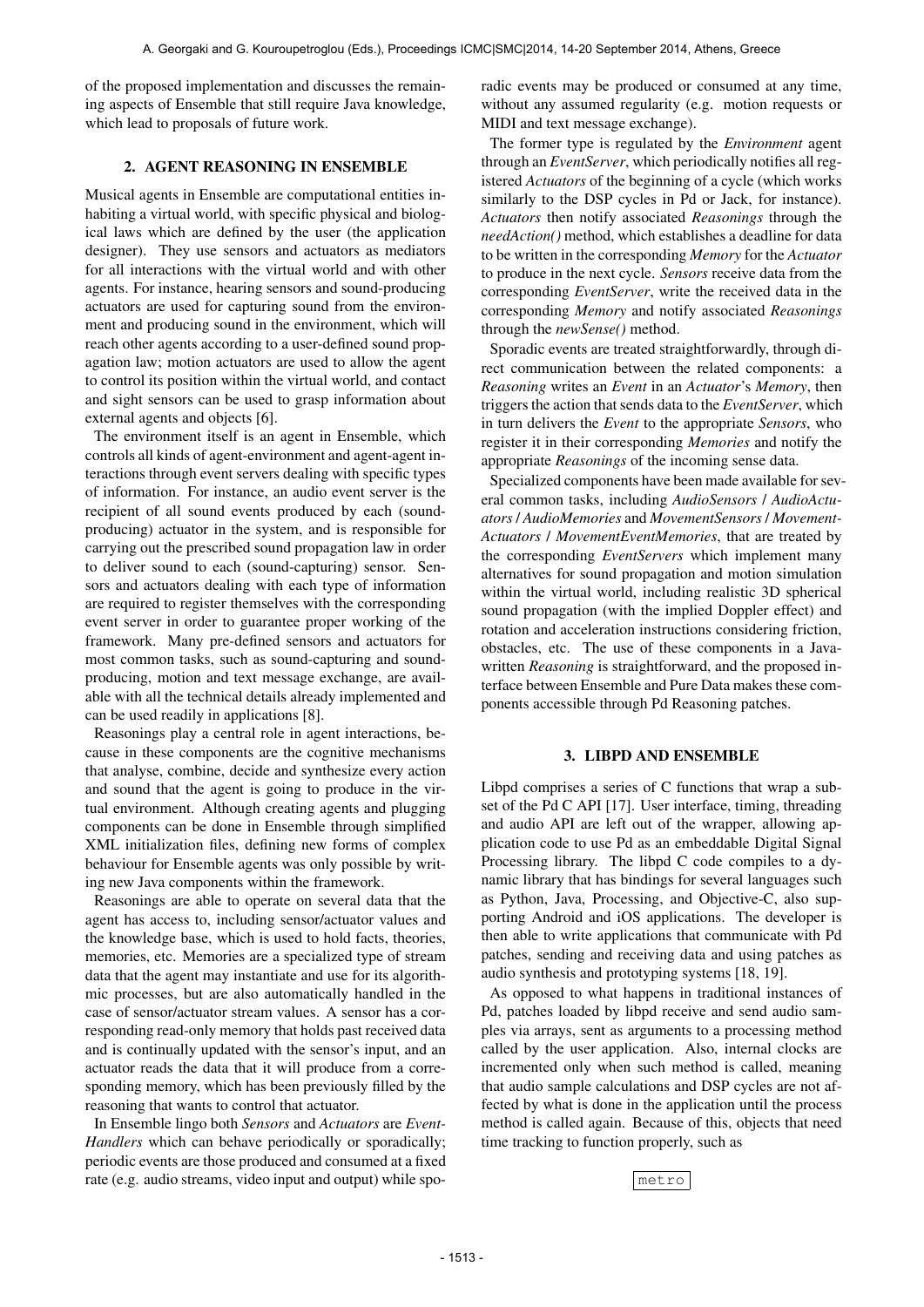will update their timers only when the application is processing Pd cycles. For example, if Pd was initialized with the default values of block size and sample rate, each call to the *process* method will advance Pd's internal clock by 64/44100 s or approximately 1.45 ms.

After a call to the *process* method, the application has to poll Pd for symbols, messages, floats, bangs, arrays and MIDI events, carry on its own processing cycles, and send its own symbols, messages, floats, bangs, arrays and MIDI events to the patch.

The PdBase class offers the Java bindings for libpd, thread synchronization and type conversion between Java and C. With the methods implemented in this class, it is possible to open patches, poll Pd for its current state, and process Pd DSP ticks.

To receive data from Pd, the application has to register the Pd symbols that it will listen to via the *subscribe* method in PdBase. The PdDispatcher class implements one callback function for each data type that Pd is able to send, and when Pd is polled for messages via the *pollPdMessage-Queue* method in PdBase, it calls the appropriate methods of PdDispatcher for each data type that was sent to subscribed symbols. Symbols can be subscribed and unsubscribed to at any moment.

Ensemble extends the PdDispatcher class, overriding the callback methods to return encapsulated Pd data, which is processed by the PdEventServer class. This Event Server also parses messages received from Pd and encapsulates data from Ensemble to the patch, providing another layer in the access of the PdBase class, making future changes to the protocol easier to implement.

# 4. THE PD-ENSEMBLE PROTOCOL

With the libpd Java bindings, it is possible to divert all requests to any given agent reasoning (in Java) to a call to libpd that causes a Pd patch to be executed, and to collect any data produced by this patch back to the reasoning for further processing by Ensemble (through its actuators, event servers, etc). In such a context the Java-written reasoning is nothing more than a generic *wrapper* that requires only a few parameter inputs (e.g. the Pd patch filename that contains the actual reasoning).

In order for this wrapper-reasoning to work, the Pd patch has to adhere to a certain protocol, using specific Pd objects and a well-defined syntax to gain access to the structures contained in the agent's representation in Ensemble. This protocol should define Pd objects for accessing and modifying memories corresponding to existing sensors and actuators and for retrieving and storing data in a knowledge base, which are essential operations in the design of any reasoning. Furthermore, this protocol should also specify Pd objects to create and modify agents and components, and also to define characteristics of the virtual world that were formerly configured in an XML initialization file.

This protocol, defined in the sequel, should aim at complete transparency (from the user point-of-view) with respect to inner workings of the Ensemble framework, that will still be carried out by its Java kernel. In practical terms, no knowledge of the Ensemble Java classes and

code should be required from the user of Ensemble through this Pd Ensemble protocol. Ideally, the Pd Ensemble user should not be even aware that any data is coming from or going to the Ensemble Java kernel outside Pd.

#### 4.1 Environment

Ensemble applications can be configured and initialized by an XML file parsed by a loader class, where the user defines the application's components, such as Event Servers, Worlds and its Laws, Musical Agents and their Sensors and Actuators. The Ensemble-Pd interface allows these configuration parameters to be defined by message arguments sent to symbols that Ensemble subscribe to. These messages should be sent at the moment the patch is loaded by Ensemble's Pd instance.

Messages sent to the global symbol define Ensemble's clock, schedule and process modes; messages sent to the environment symbol define the Environment Agent, World and Laws; and messages sent to the add\_agent symbol define Musical Agent names that will be added to the application, and whose definition should be in subpatches inside the configuration patch. Table 1 shows the Pd symbols and objects used in the initialization, their arguments and usage.

| Symbol/Object                    | Arguments                          | Usage        |
|----------------------------------|------------------------------------|--------------|
| global                           | <clock mode=""></clock>            | <b>Sets</b>  |
|                                  | <process mode=""></process>        | execution    |
|                                  | <scheduler threads=""></scheduler> | parameters   |
| environment                      | <class></class>                    | <b>Sets</b>  |
|                                  | <world></world>                    | environment  |
|                                  | $<$ world_class>                   | and world    |
|                                  | $[\lt{world\_law>}]$               | parameters   |
| add agent                        | $<$ name $>$                       | Adds         |
|                                  |                                    | an Agent     |
| [r <i>agent</i> > <i>start</i> ] |                                    | Receives     |
|                                  |                                    | agent        |
|                                  |                                    | startup bang |

Table 1. Application Startup Symbols.

# 4.2 Sensors and Actuators

Every Musical Agent added to the Pd application has its own subpatch, where its Reasoning, Actuators, Sensors, Memories and Knowledge Base are defined and configured via messages, which are sent to Ensemble symbols when the framework is ready to start processing that Agent. This is done to prevent Ensemble from losing the agent configuration messages, because at the moment of loading the patch Ensemble has not yet received the agents' names, and so could not have subscribed to their symbols. Table 2 shows the Pd symbols and objects used in Sensor and Actuator creation and communication, their arguments and usage.

Ensemble starts agent processing by sending (through libpd) a bang to the symbol <agent>/start (see Table 1) which will be received in the application's patch by a Pd object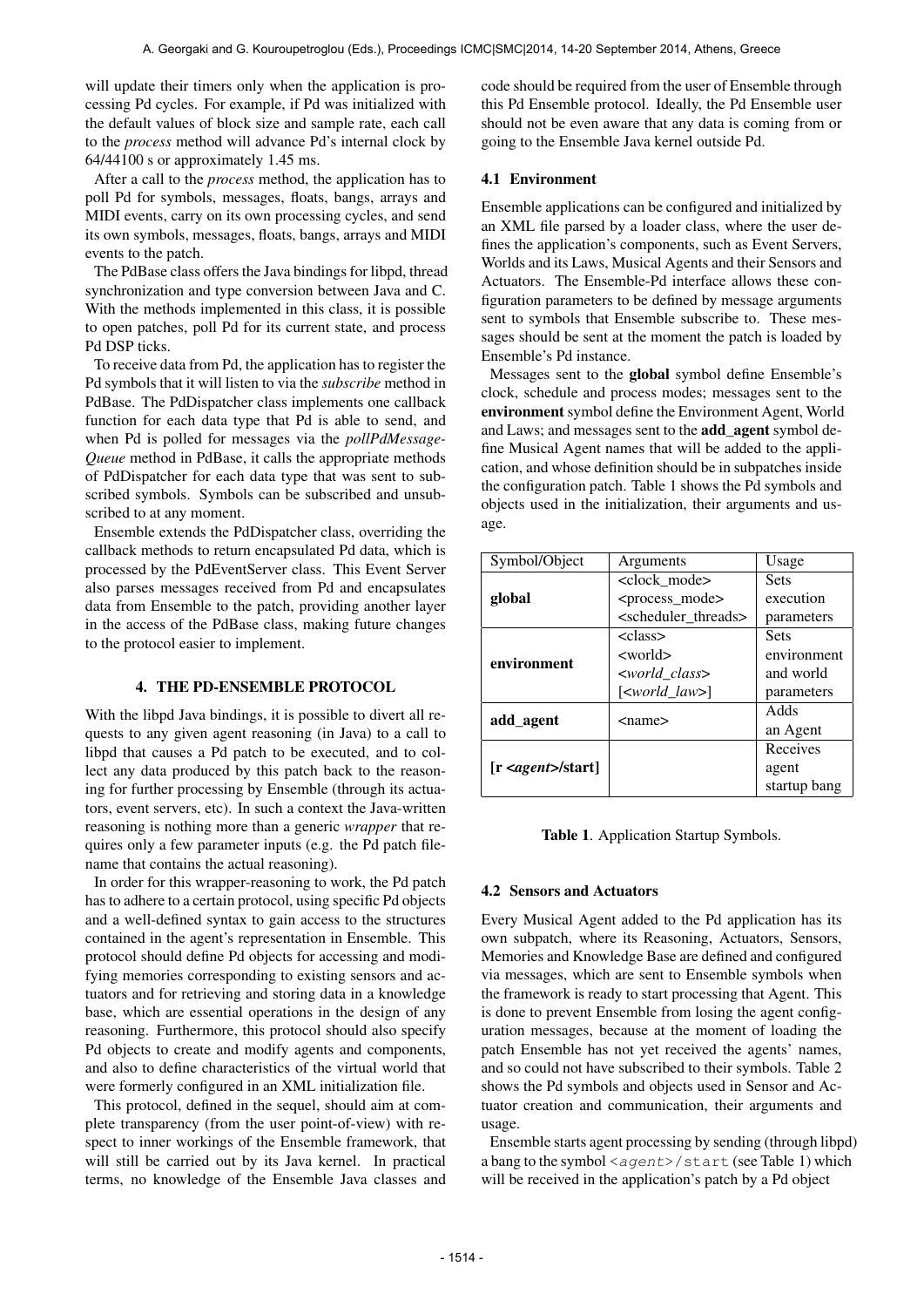| Symbol/Object          | Arguments        | Usage                   |
|------------------------|------------------|-------------------------|
| add actuator           | <name></name>    |                         |
|                        | $<$ type $>$     | Adds a new Actuator     |
|                        | $[<$ scope $>$ ] |                         |
| add_sensor             | $<$ name $>$     |                         |
|                        | $<$ type $>$     | Adds a new Sensor       |
|                        | $[<$ scope $>$ ] |                         |
| remove actuator        | <name></name>    | Removes an Actuator     |
| remove sensor          | <name></name>    | Removes a Sensor        |
| $[s$ actuator_name $]$ | <data></data>    | Writes data             |
|                        | $[<$ scope $>$ ] | to <i>actuator</i> name |
| r sensor name          |                  | Receives data           |
|                        |                  | from <i>sensor name</i> |

|  | Table 2. Actuators and Sensors Symbols. |  |
|--|-----------------------------------------|--|
|--|-----------------------------------------|--|

$$
r \langle agent \rangle / start
$$

Messages in the patch connected to this object should contain the names and parameters for the desired components and Knowledge Base facts. Messages in the patch sent to the symbol corresponding to the agent name are used to create components; for instance sending a message to a symbol <agent> with contents add\_actuator or add\_sensor initialize (in Ensemble) the corresponding Sensors and Actuators, and also define the type of Event that this component will handle; optionally this message can define a scope, allowing for private communication between selected actuators and sensors.

# 4.3 Knowledge Base

Adding facts to the Knowledge Base at agent startup time is done by sending a message with the fact name and value to the symbol new\_fact. Facts can later be recovered by sending messages to the object

read\_fact <agent\_name>

which receives a fact name in its inlet and returns the value in its outlet (assuming the fact exists in the agent's Knowledge Base). Updating the fact in the agent's Knowledge Base is done via messages to the object

update\_fact <agent\_name>

that receives a fact name and new value in its inlet and updates the Knowledge Base accordingly. In Table 3 are the Pd symbols and objects used in creating, accessing, removing and updating a fact in the Agent's Knowledge Base, their arguments and usage.

# 4.4 Memories

In the same way, different types of Agent Memories can be created and read from with messages to the symbols new\_memory and read\_memory. To read from a memory, a message must specify a memory name and a time value; when writing to a memory (e.g. an actuator's memory), the value sent to the symbol write\_memory is written in the specified Memory at the current processing time.

| Symbol/Object | Arguments         | Usage           |
|---------------|-------------------|-----------------|
|               | $\alpha$ gent $>$ |                 |
| new fact      | $<$ name $>$      | Adds a new Fact |
|               | <value></value>   |                 |
|               | $\alpha$ gent $>$ | Updates a       |
| update_fact   | $<$ name $>$      | fact if it      |
|               | <value></value>   | exists          |
| remove fact   | name              | Removes a Fact  |
|               | $\alpha$ gent $>$ | Reads a         |
| [read_fact]   | $<$ name $>$      | Fact and        |
|               | <value></value>   | returns a value |

Table 3. Knowledge Base Symbols.

Table 4 presents the Pd symbols and objects used in Memory creation, writing and reading, their arguments and usage.

| Symbol/Object | Arguments                 | Usage             |
|---------------|---------------------------|-------------------|
|               | $\alpha$ gent $\epsilon$  |                   |
| new memory    | $<$ name $>$              | Adds a new Memory |
|               | $<$ type $>$              |                   |
|               | $\alpha$ gent $>$         | Writes to a       |
| write memory  | $<$ name $>$              | Memory at         |
|               | $\langle$ value $\rangle$ | current time      |
|               | $\alpha$ gent $\epsilon$  | Reads a           |
| read_memory   | $<$ name $>$              | Memory and        |
|               | <time></time>             | returns a value   |

Table 4. Memory Symbols.

# 5. PD-ENSEMBLE EXAMPLES

A minimal Pd-Ensemble application should start by defining the internal clock and processing modes of Ensemble, the environment agent and world, and how many agents of a given class the application will instantiate. In a patch, these parameters are defined by sending messages to the symbols shown in Table 1. The patch in Figure 1 shows these messages loaded at startup time and a subpatch corresponding to an agent.

| loadbang                                                                                                                                                                                                              |  |
|-----------------------------------------------------------------------------------------------------------------------------------------------------------------------------------------------------------------------|--|
| global clock mode clock user;<br>global process mode batch;<br>environment class ensemble.apps.pd testing.PdEnvironment;<br>environment world ensemble.apps.pd <sup>-</sup> testing.PdWorld;<br>add agent name agentl |  |
|                                                                                                                                                                                                                       |  |

agent1

Figure 1. Pd-Ensemble initialization patch

The agent reasoning is defined inside the subpatch, in this case agent1, which will also define the agent components. Figure 2 shows the agent1 patch, that adds one sensor and one actuator of the type *audio*.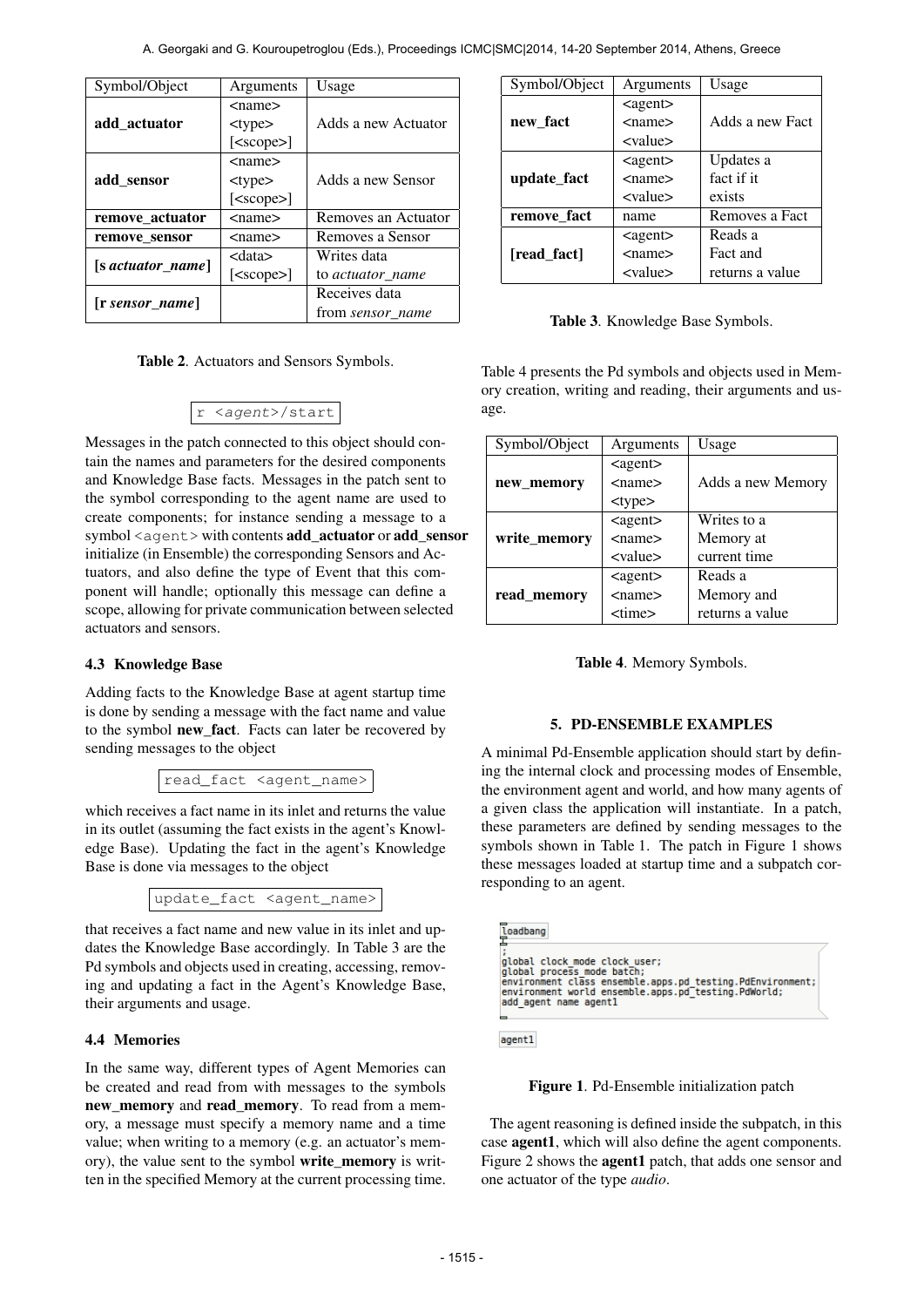

Figure 2. Agent configuration and reasoning

The reasoning defined by this patch is also shown in Figure 2, and uses the abstraction in Figure 3 to process two audio signals using an FM structure. These signals are received from an audio sensor (immediate input), and from reading an audio memory corresponding to the same sensor with a 10-second delay, using the Pd objects



shown in the patch. The Pd abstractions for these objects are shown in Figures 4, 5 and 6, and serve as wrappers of the Pd-Ensemble Protocol.



Figure 3. Signal processing Pd abstraction used in this example



Figure 4. Pd abstraction for writing a signal to an actuator



Figure 5. Pd abstraction for receiving a signal from an audio sensor





For a given Ensemble configuration Pd patch, one can run Ensemble with that patch by passing the patch name to the Loader class, as in ensemble.tools.Loader -patch patch name, or in a full command-line example:

```
$ java -cp ../lib/libpd.jar: \
../lib/ensemble_apps.jar: \
../lib/ensemble.jar: \
../lib/NetUtil.jar: \
../lib/jade.jar \
ensemble.tools.Loader -patch patch_name
```
# 6. DISCUSSION AND CONCLUSIONS

The protocol here defined enables the creation of multiagent musical applications in Ensemble by users with knowledge of Pure Data programming. Objects and messages in Pd have been presented which allows a Pd patch to define several characteristics of the virtual world, including topological and physical aspects, to create agents and components, such as sensors and actuators, and to manipulate such components, allowing the behaviour of agents to be entirely defined via Pd patches.

The Ensemble Pd interface does not contemplate several higher-level structures that affect the virtual environment as a whole. For instance, with Java an Ensemble user is able to define new types of data for agent communication that are not currently supported, along with the physical laws that govern the distribution of such data among regular agents and the environment agent. The user can also create (in Java) alternatives to existing laws, such as arbi-